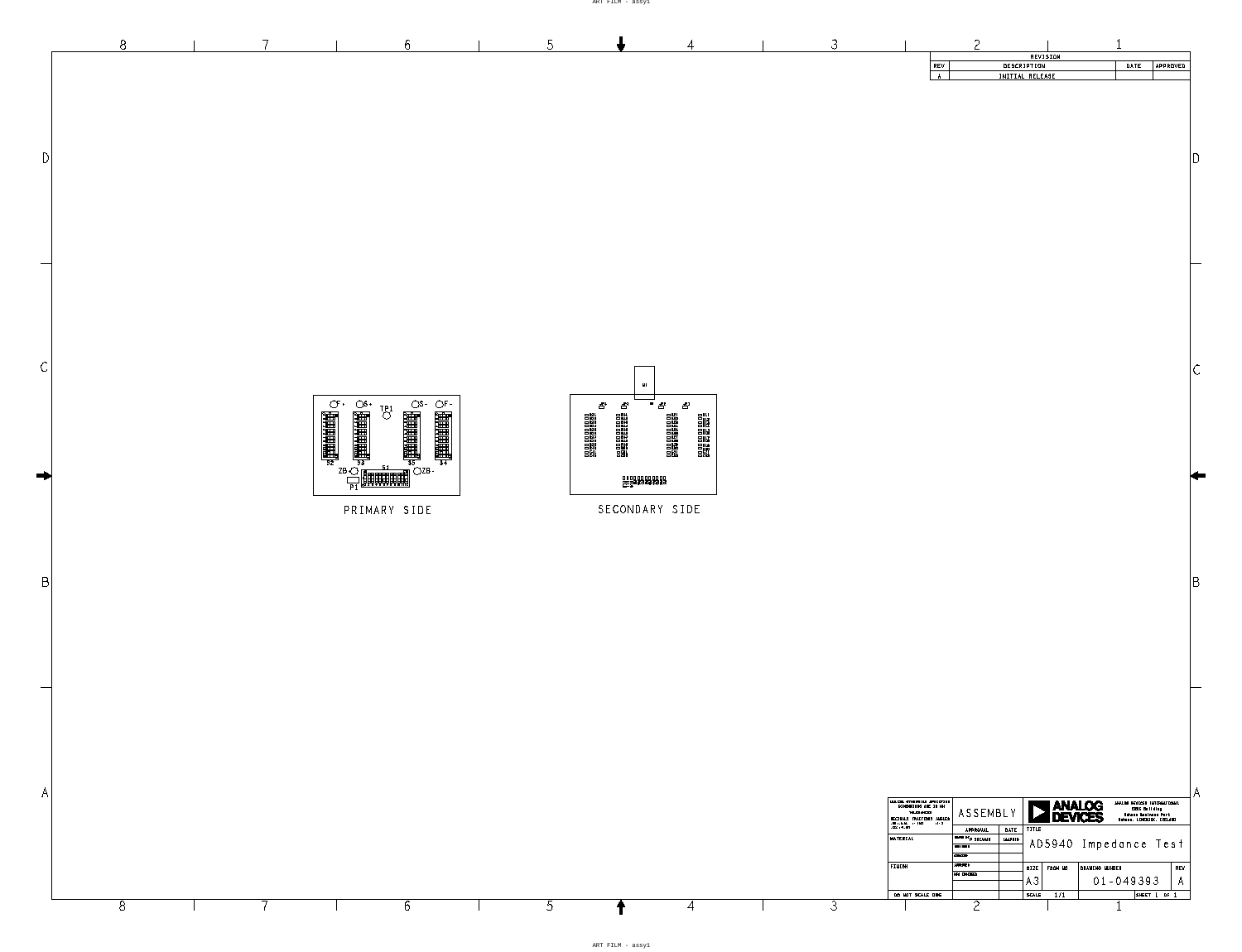ART FILM - fab1

ART FILM - fab1



3

4

| FINISHED HOLES IN MILS |           |        |      |             |  |
|------------------------|-----------|--------|------|-------------|--|
| ALL UNITS ARE IN MILS  |           |        |      |             |  |
| FIGURE                 | S17F      | PLATED | OTY. | TOLERANCE/N |  |
| $+$                    | 20.0      | PLATED | 61   |             |  |
| ◈                      | 35.0      | PLATED | 2    |             |  |
| $\Box$                 | 40.0      | PLATED |      |             |  |
| $\bullet$              | 40.0      | PLATED |      |             |  |
| $\mathbf{0}$           | 43.0x18.0 | PLATED |      |             |  |

HOLE TOLERANCES UNLESS SPECIFIED PLATED: +/- 0.003" NON PLATED: +/- 0.002"

5

|                                                                | .975<br>1                                                      |                                                                                                 |                                                                          |       |
|----------------------------------------------------------------|----------------------------------------------------------------|-------------------------------------------------------------------------------------------------|--------------------------------------------------------------------------|-------|
| ♠                                                              | 0 $\diamondsuit$<br>€                                          | $\otimes 0$                                                                                     | ♦                                                                        |       |
| $+$ $+$<br>$^{+}$<br>$^{+}$<br>$+$<br>+<br>+<br>$^+$<br>$^{+}$ | ♦<br>$^{+}$<br>$^{+}$<br>$^{+}$<br>$+$<br>$+$<br>$^{+}$<br>$+$ | $^{+}$<br>$+$<br>$+$<br>$+$<br>$^{+}$<br>$^{+}$<br>$^{+}$<br>$\,+\,$<br>$^{+}$<br>$+$<br>$^{+}$ | $^{+}$<br>$^{+}$<br>$^{+}$<br>$\pm$<br>$^{+}$<br>$^{+}$<br>$+$<br>$\, +$ | 1.350 |
|                                                                | ♦<br>$+++++$<br>□ <<br>$+++++$                                 | ۰                                                                                               | SEE<br>NOTE 9                                                            |       |

6

|                                                | 1. Material: 2 Layer FR4 glass epoxy laminate 1.6mm +/- 10%. material to be RoHS compliant. |
|------------------------------------------------|---------------------------------------------------------------------------------------------|
| Board to be fabricated per IPC-6012A, CLASS 2. |                                                                                             |

- Terminal areas and plated thru holes to be ENIG plated. 2. Plated thru holes and conductive pattern electroplated with 0.255mm min. thick copper.
- 3. Processing tolerence:
	- A. Conductive pattern front to back registration within 0.125mm total.
	- B. Minimum annual ring surrounding holes 0.05mm.
	- C. Finished conductive pattern to be within 0.05mm of true size.
	- D. Minimumfeature size 0.2032mm
	- E. Minimum air gap 0.2032mm
- 4. Warp and twist within 0.1875mm per 25mm (0.75%)
- 5. Dimensions are for the finished part.

 $\sqrt{2}$ 

#### FABRICATION NOTES:

 $\bigcap$ 

 $\subset$ 

- 6. SOLDERMASK: liquid Photo Imeagable soldermask over bare copper (SMOBC),
- colour GREEN both sides using the pattern provided. No mask is permitted on the terminal areas. Soldermask to etch registration within 0.125mm total.
- Nomenclature shall be legible. Screen to etch registration within 0.15mm total. 7. SCREENING: Screen component outlines and nomenclature using indelible white ink on both sides.
- 8. Electrically test 100%.

9. Manufacturer UL and Date codes on the bottom side silkscreen as indicated.

8

B

A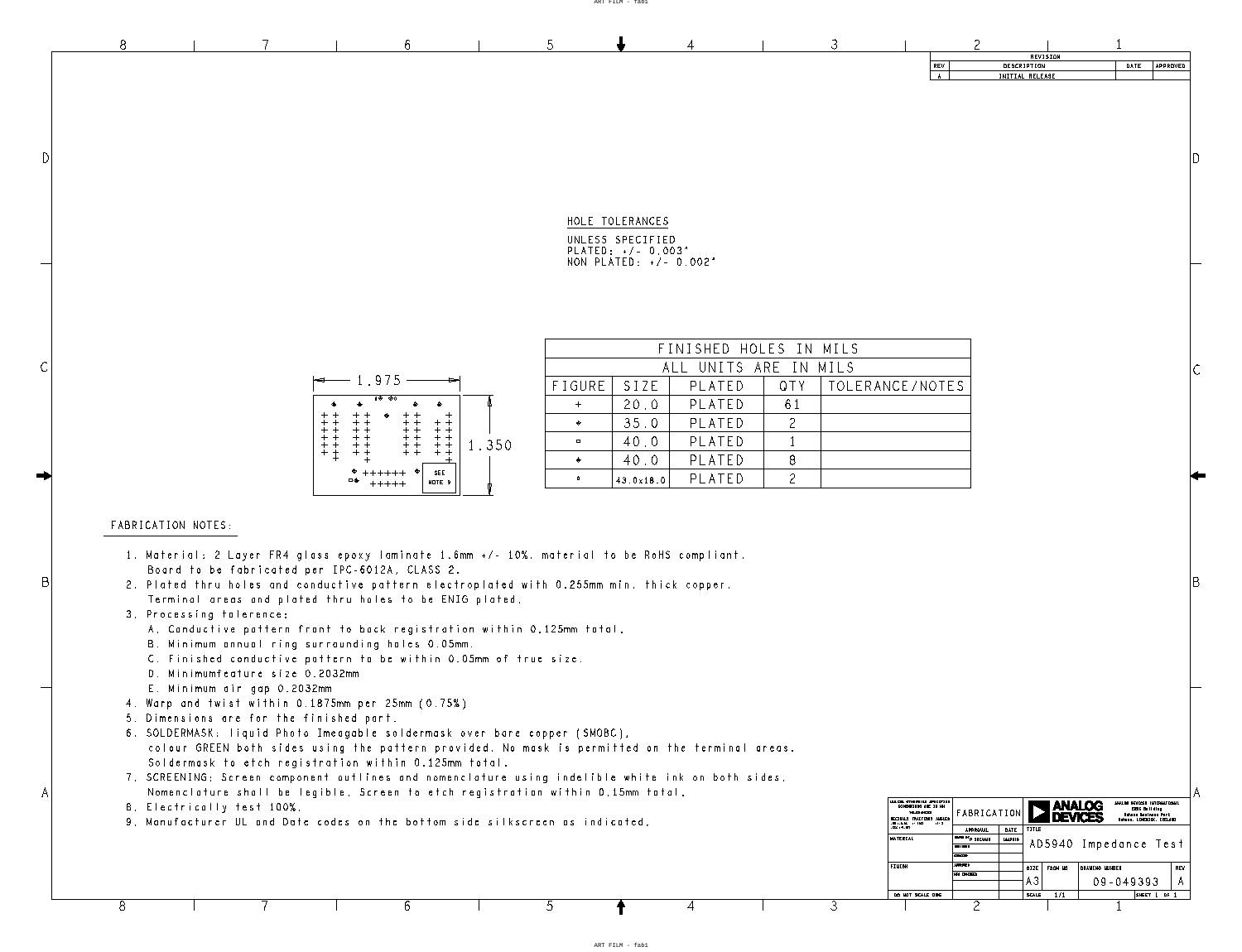ART FILM - silk\_prm

# 08 - 049393 - 03 SILKSCREEN PRIMARY AD5940 IMPEDANCE TEST Rev-A



ART FILM - silk\_prm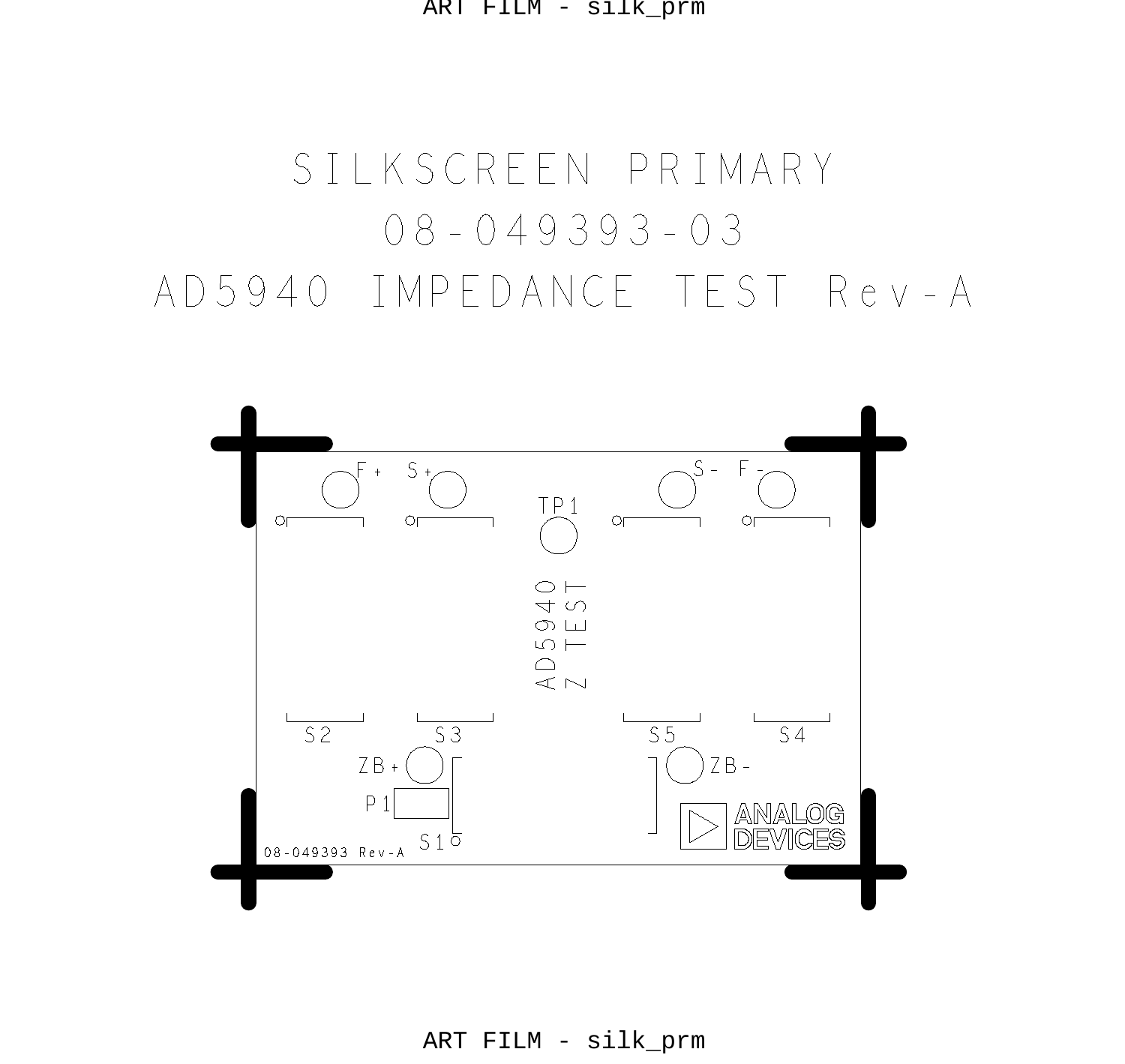ART FILM - l1\_primary

#### 08 - 049393 - 01 L1 PRIMARY AD5940 IMPEDANCE TEST Rev-A



ART FILM - l1\_primary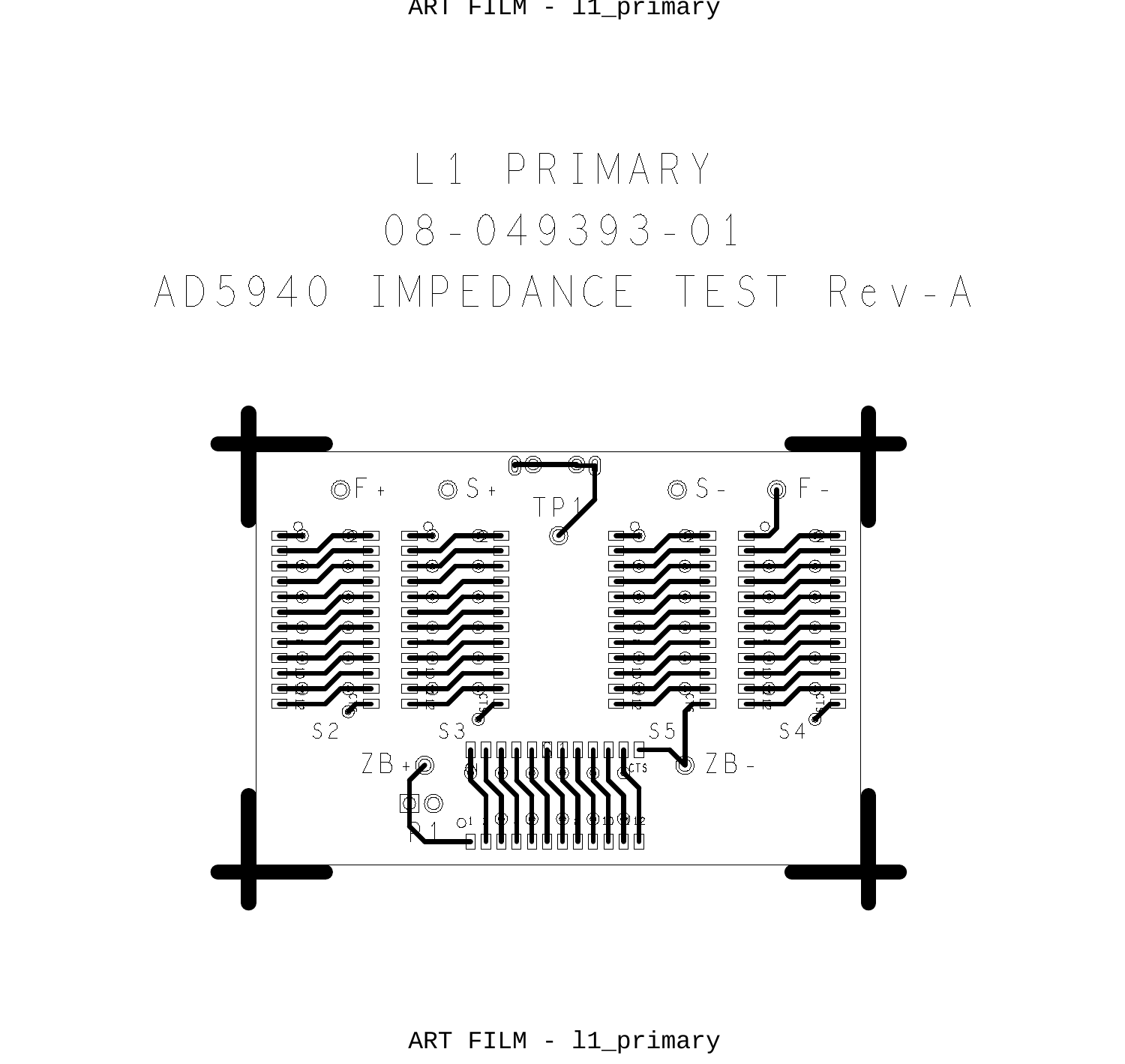ART FILM - l2\_secondary

# 08 - 049393 - 02 L2 SECONDARY AD5940 IMPEDANCE TEST Rev-A

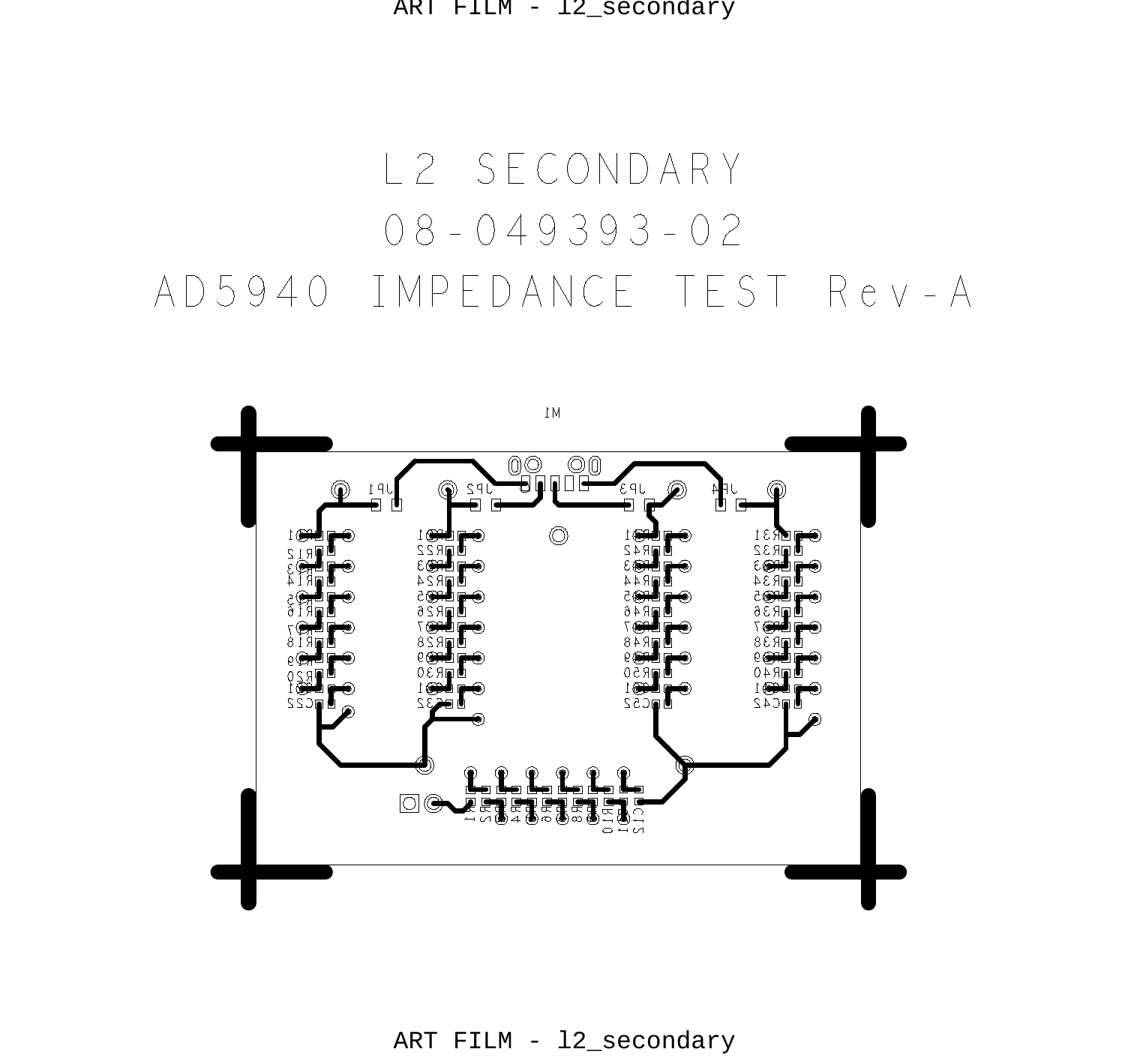ART FILM - silk\_sec



ART FILM - silk\_sec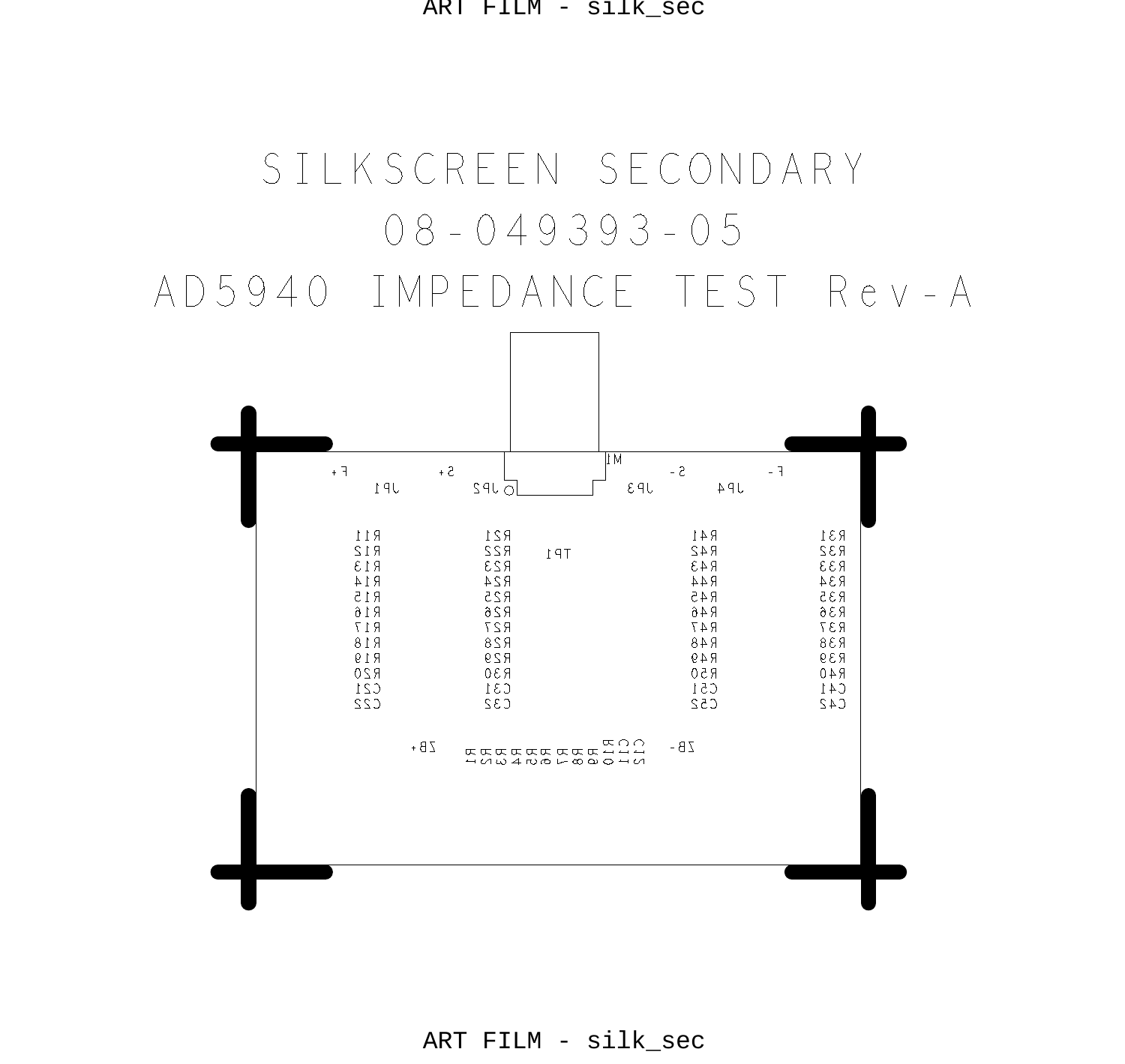# 08-049393-04 SOLDERMASK PRIMARY AD5940 IMPEDANCE TEST Rev-A



ART FILM - mask\_prm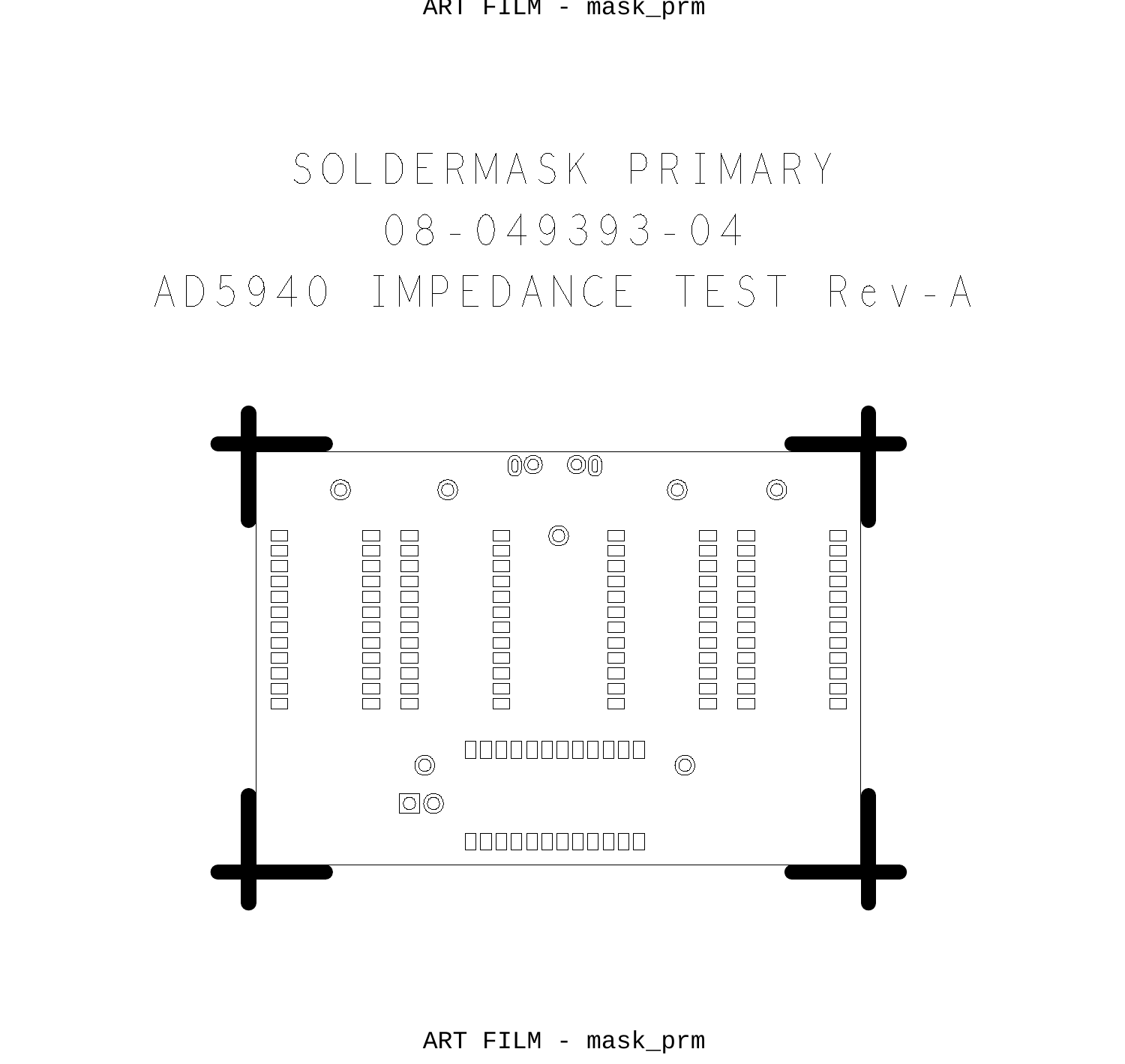ART FILM - mask\_sec

# 08-049393-06 SOLDERMASK SECONDARY AD5940 IMPEDANCE TEST Rev-A



ART FILM - mask\_sec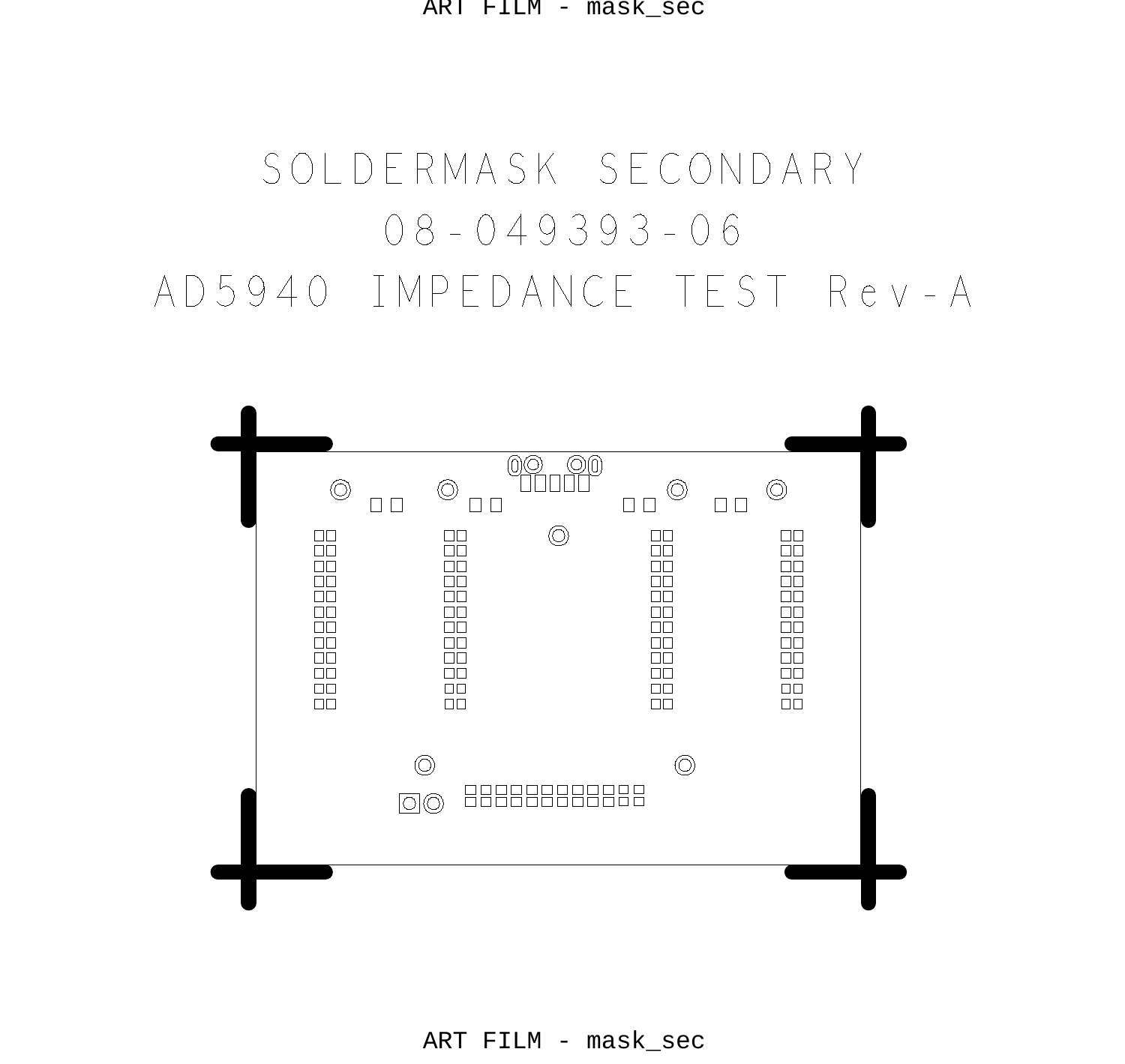ART FILM - paste\_prm

# 049393 PASTEMASK PRIMARY AD5940 IMPEDANCE TEST Rev-A

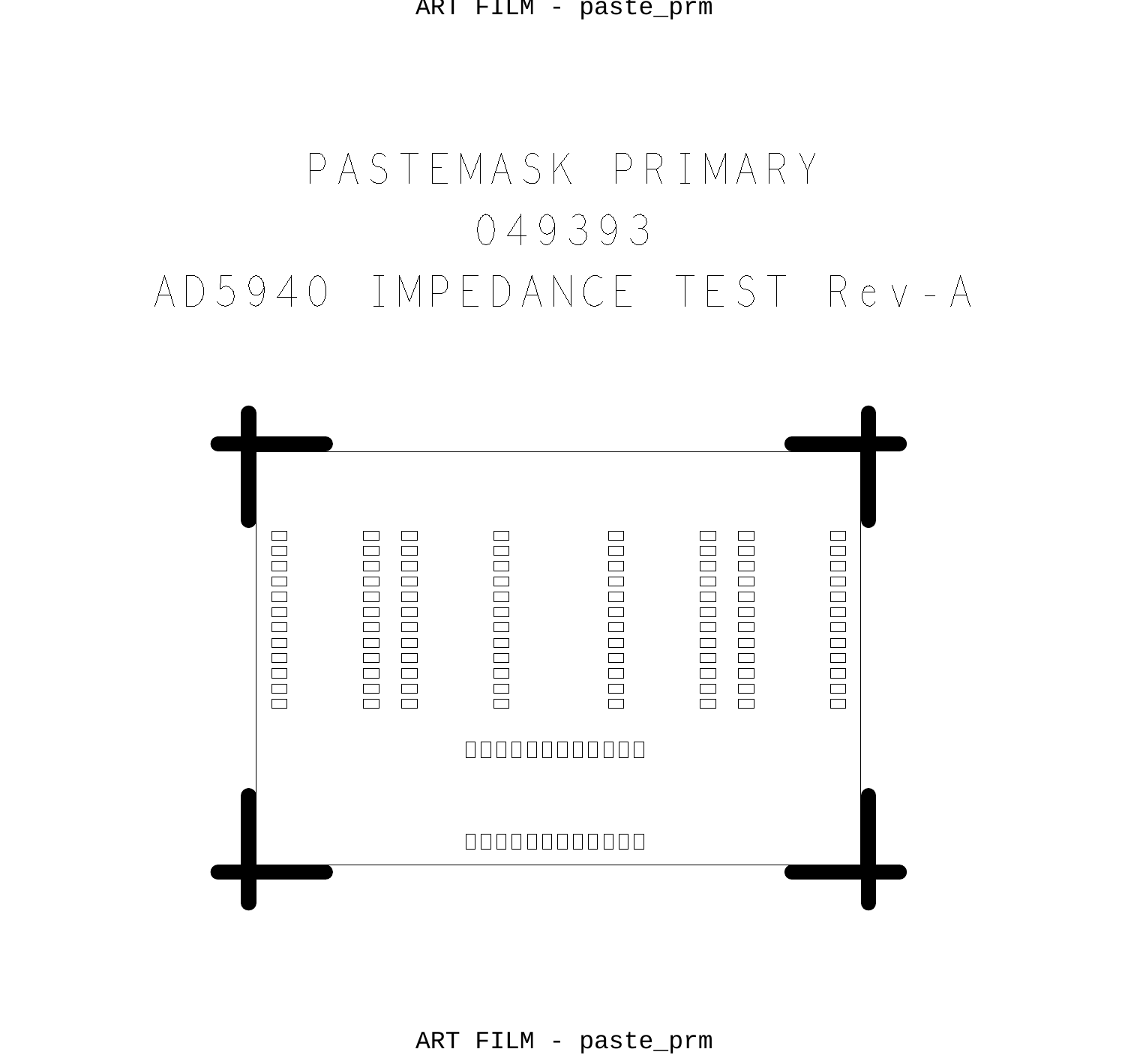ART FILM - paste\_sec

# $08 - 049393 - 14$ PASTEMASK SECONDARY AD5940 IMPEDANCE TEST Rev-A